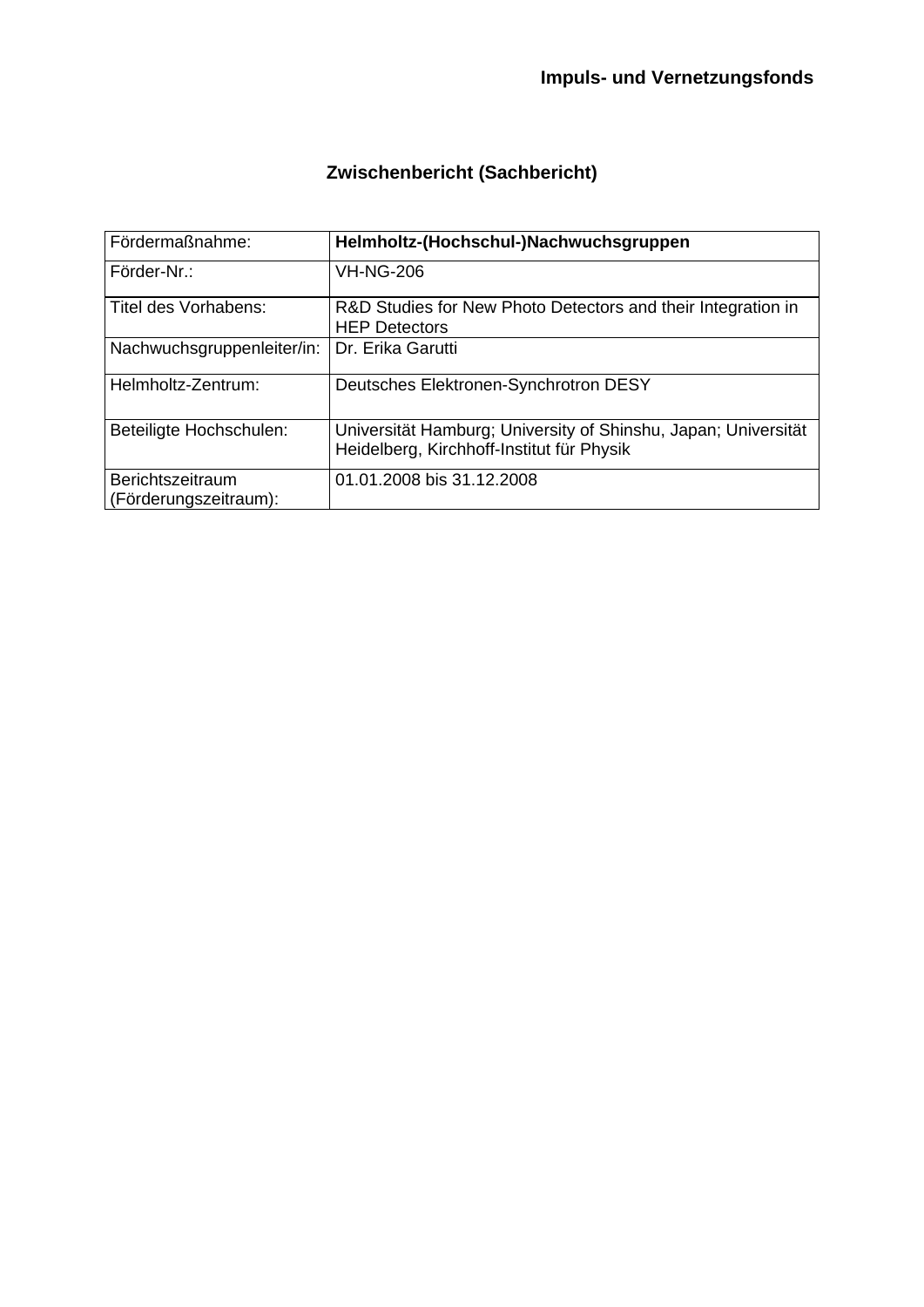

**Helmholtz-Hochschul-Nachwuchsgruppe VH-NG-206**

"R&D studies for new photo-detectors and their integration in HEP detectors"

# **Activity Report 2008**

# **Group Members of the Helmholtz-Hochschul-Nachwuchsgruppe (2008)**

| Group Leader:                            | Dr. Erika Garutti     | <b>DESY</b> |
|------------------------------------------|-----------------------|-------------|
| Postdoctoral Fellow:                     | Dr. Niels Meyer       | <b>DESY</b> |
| Postdoctoral Fellow: Dr. Martin Göttlich |                       | <b>DESY</b> |
| Graduate Students:                       | Nicola D'Ascenzo      | <b>DESY</b> |
|                                          | <b>Sergey Morozov</b> | <b>DESY</b> |
|                                          | Nanda Wattimena       | <b>DESY</b> |

# **Associate Group Members from the partner institutes (2008)**

| University partners: | Prof. Dr. Rolf-Dieter Heuer             | Univ. Hamburg    |
|----------------------|-----------------------------------------|------------------|
|                      | Prof. Dr. Hans-Christian Schultz-Coulon | Univ. Heidelberg |
|                      | Prof. Dr. Tohru Takeshita               | Univ. Shinshu    |
| Graduate Students:   | Nils Feege                              | Univ. Hamburg    |
|                      | Alexander Kaplan                        | Univ. Heidelberg |
|                      | Wei Shen                                | Univ. Heidelberg |
|                      | Alexander Tadday                        | Univ. Heidelberg |
| Diploma Student:     | Sebastian Richter                       | Univ. Hamburg    |
|                      |                                         |                  |

The Young Investigator Group VH-NG-206 has started its activity on the 1st of March 2006. During year 2008 three new PhD student have joined the group from the university partners of Hamburg and Heidelberg, and from DESY.

The group activity is in full swing, and all the proposed topics are well covered.

#### **Main commitments of the group:**

A list of the group main commitments can be found in the yearly report of 2007.

# **A short description of the main activities of the group in the year 2008:**

Commissioning of the hadronic calorimeter prototype

The year 2008 has seen the installation of the AHCAL calorimeter prototype at Fermilab, Chicago, for the start of a new campaign of test beam at the Meson Test Beam Facility (MTBF). After a successful commissioning time in April the entire CALICE experiment was operational and the collaboration has taken data for three beam periods of approximately one month each. The members of the group have played a key role in the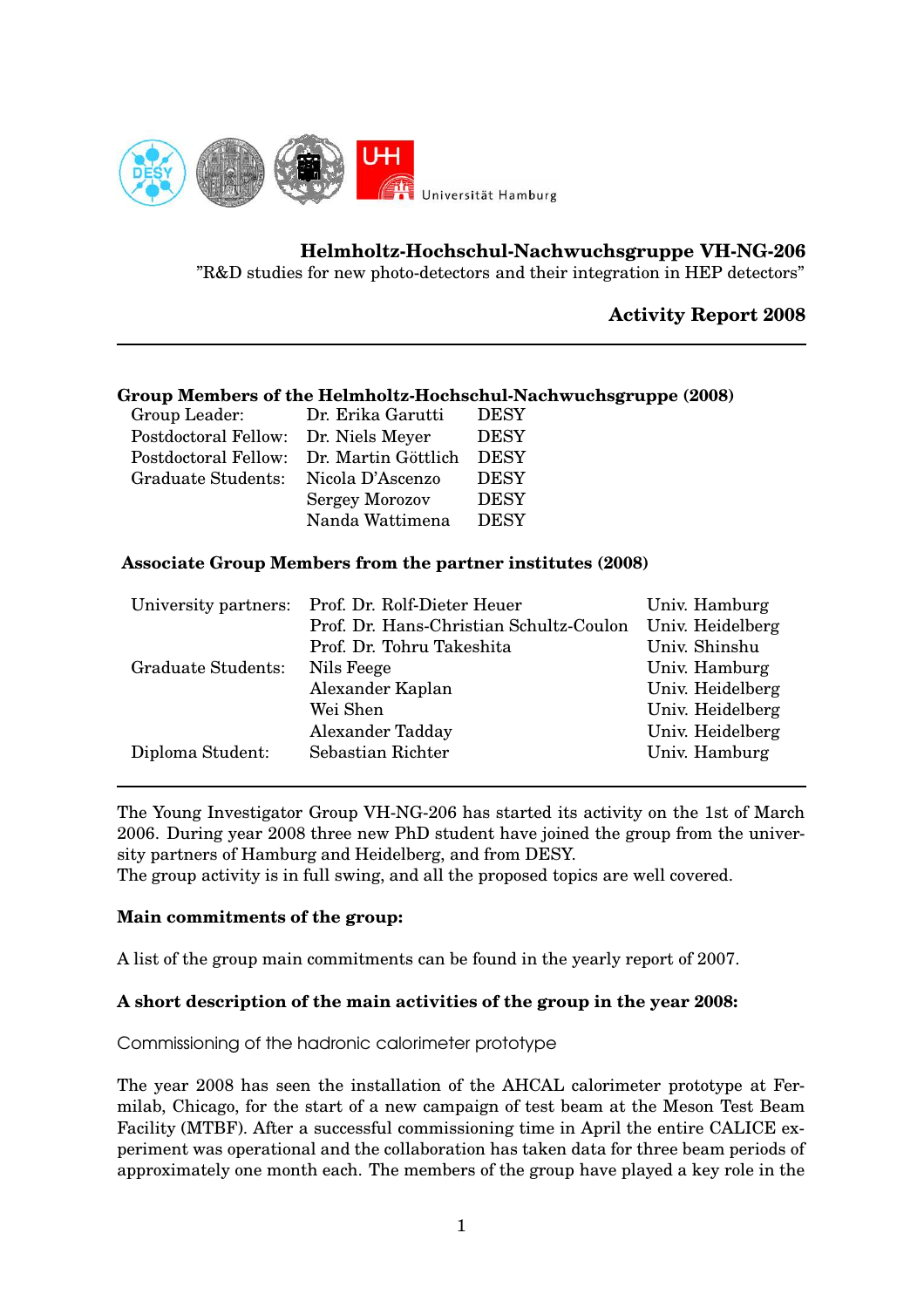installation, commissioning and running of the experiment.

In the third period the Silicon-Tungsten based electromagnetic calorimeter has been replaced by a Scintillator-Tungsten based one provided by the Japanese group members of the collaboration. Our group has supported the installation and provided expertise for the integration of the new detector.

E. Garutti has taken an active role in support of the run coordination as in the previous years. N. Meyer was appointed software coordinator of the CALICE collaboration and has supervised the software aspects of installation and operation. A. Kaplan and N. Feege have acted as AHCAL experts on-call during the test beam periods. All group members have taken shifts in Fermilab and in the remote control room at DESY.

Remote control room for ILC test experiments

Thanks to the HGF Sonderförderung SO-NG-064 the group has made a significant contribution to the realization of a remote control room, located at DESY, for the control of the ILC test beam activities around the world. The new control room has been equipped and was functional by the start of the Fermilab campaign. A fraction of the shifts have been taken remotely from DESY.

The control room ensures the capability to run the experiment remotely with the help of highly sophisticated tools like high-resolution steerable cameras and a web-accessible oscilloscope. The easy exchange of information with the local crew in Fermilab is ensured by a high quality audio conferencing system, which acts as an open window between the two control rooms.

This project had a very positive impact on the work of the collaboration, and most general on the ILC R&D projects. An interesting press article on this project can be found at:

http://www.linearcollider.org/newsline/readmore 20080605 atw.html

Software development and analysis of CALICE data

The group is active in the development of software tools for the calibration and in the analysis of the test beam data collected with the AHCAL prototype.

N. Meyer has accepted the role of software coordinator for the CALICE collaboration and is driving the software development effort. The whole group is involved in data analysis. The following topics are covered by group members: muon calibration and muon physics in the AHCAL, temperature correction of the detector response, electromagnetic shower studies, validation of MC models for hadronic showers.

Two diploma students working within the group have finalized their theses work on analysis of CALICE data during 2008.

Research and study of new photo-detectors

A new set-up has been established for the precise characterization of SiPM devices at Heidelberg. The set-up allows measurements of dark-rate, of gain and most important of photo-detection efficiency. A high precision movable support and a highly collimated beam of monochromatatized light allow the scan of each pixel in a SiPM with micrometer resolution. This offers a sharp view on the detector geometry as well as the possibility to investigate surface defects. New photo-detectors both from Hamamatsu and from SenseL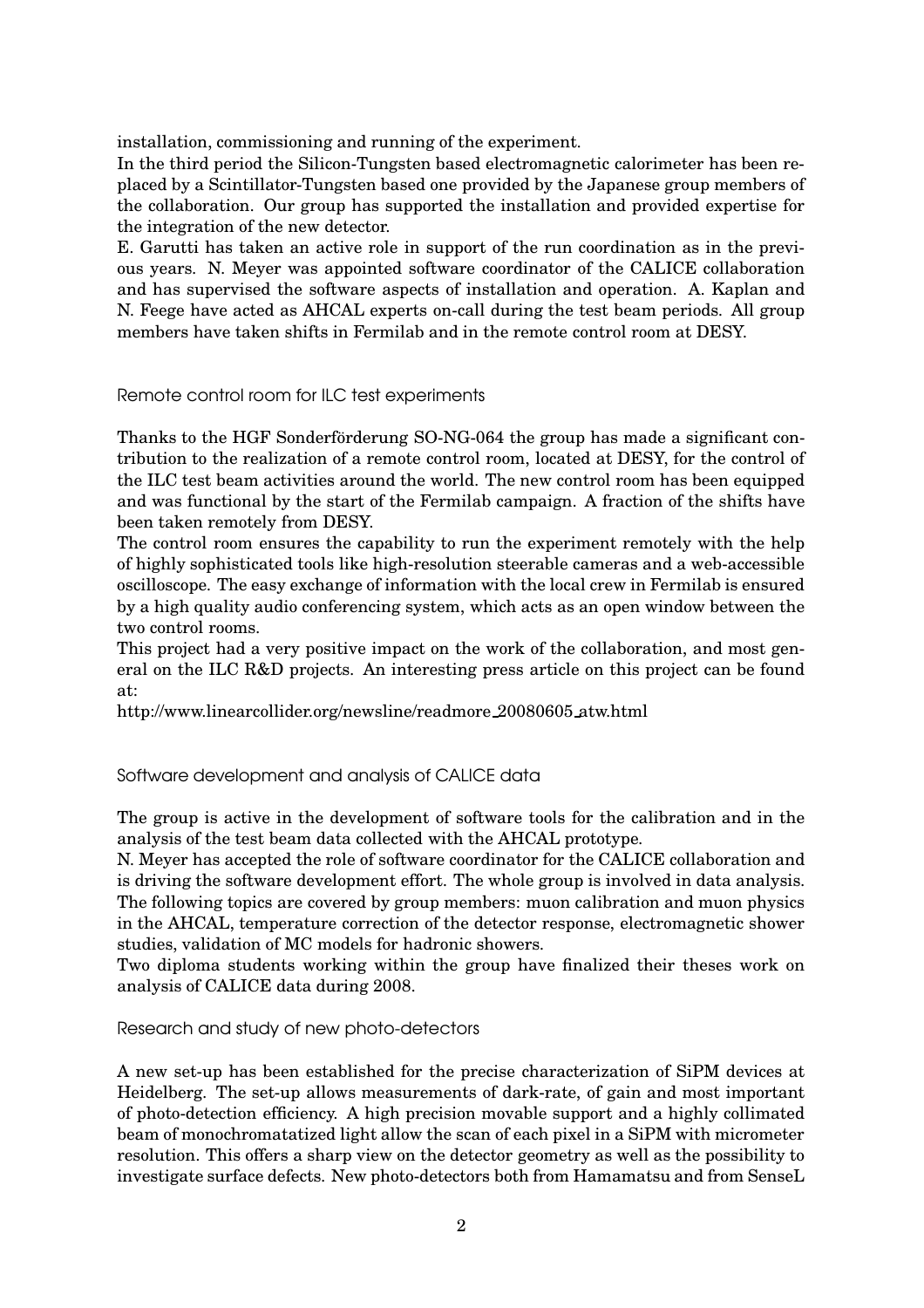have been tested in this set-up, as well as the SiPM from MEPHI/Pulsar used already in the CALICE calorimeter prototype.

#### The PET experiment

In the DESY laboratory set-up for PET tests of the readout of inorganic scintillators crystals via the new silicon photo-detector produced by Hamamatsu (MPPC) have been performed. It has been demonstrated that MPPC devices are very suitable for this type of application. The good energy resolution (12% FWHM) allows to distinguish between Compton and photo-electric events, allowing to reject scattered events with high efficiency as it is necessary for PET application. The achieved time resolution of 460 ps FWHM is important to reduce the number of random coincidences and to use time-offlight information to considerably improve the signal to background ratio of the reconstructed images.

The very good performance of the gamma-detectors motivated the next step toward building a gamma camera consisting of a matrix of MPPC devices and scintillator crystals. The construction and test of the gamma camera is planned for the year 2009.

With funds from the HGF Sonderförderung SO-NG-064 100 LFS crystals have been bought and tested. The homogeneity of the crystal production is satisfactory.

The first studies on the properties of the ASIC chip which could be used for the multichannel readout of the camera are ongoing. The Heidelberg group has proposed to develop an ad-hoc designed chip for PET application. The Heidelberg group is also contributing with engineering support, providing the mechanical structure and the motordriven rotation system for the camera.

The photo-detector needed for the matrix readout have been ordered and are also financed through the Sonderförderung SO-NG-064.

Simulation studies are ongoing at DESY to fix the main parameters of the camera and determine the expected spatial resolution.

# **List of Publications**

- **1)** E. Garutti, A. Kaplan, N. Meyer, et al. *Fast and reasonable Installation, Experience and Acceptance of a Remote Control Room*, Nov 2008., e-Print: arXiv:0811.3228.
- **2)** By CALICE Collaboration. *Design and Electronics Commissioning of the Physics Prototype of a Si-W Electromagnetic Calorimeter for the International Linear Collider*, May 2008., JINST 3:P08001,2008., e-Print: arXiv:0805.4833.
- **3)** N. D'Ascenzo, E. Garutti, M. Goettlich, H.C. Schultz-Coulon, A. Tadday. *Study of Micro Pixel Photon Counter for the Application to Positron Emission Tomography*, DESY-08-047, May 2008., e-Print: arXiv:0805.0525.
- **4)** E. Garutti. *CALICE scintillator HCAL - electromagnetic an hadronic shower analysis*, Proceeding to the CALOR08 conference, 26-30 May 2008, Pavia (Italy).
- **5)** E. Garutti, M. Goettlich, H.C. Schultz-Coulon, A. Tadday, et al. *Application of Multi-Pixel Photon Counter to Positron Emission Tomography*, Proceeding to the IEEE08 conference, 19-25 October 2008, Dresden (Germany).
- **6)** N. Feege *Silicon Photomultipliers: properties and application in a highly granular calorimeter* , Diploma thesis.